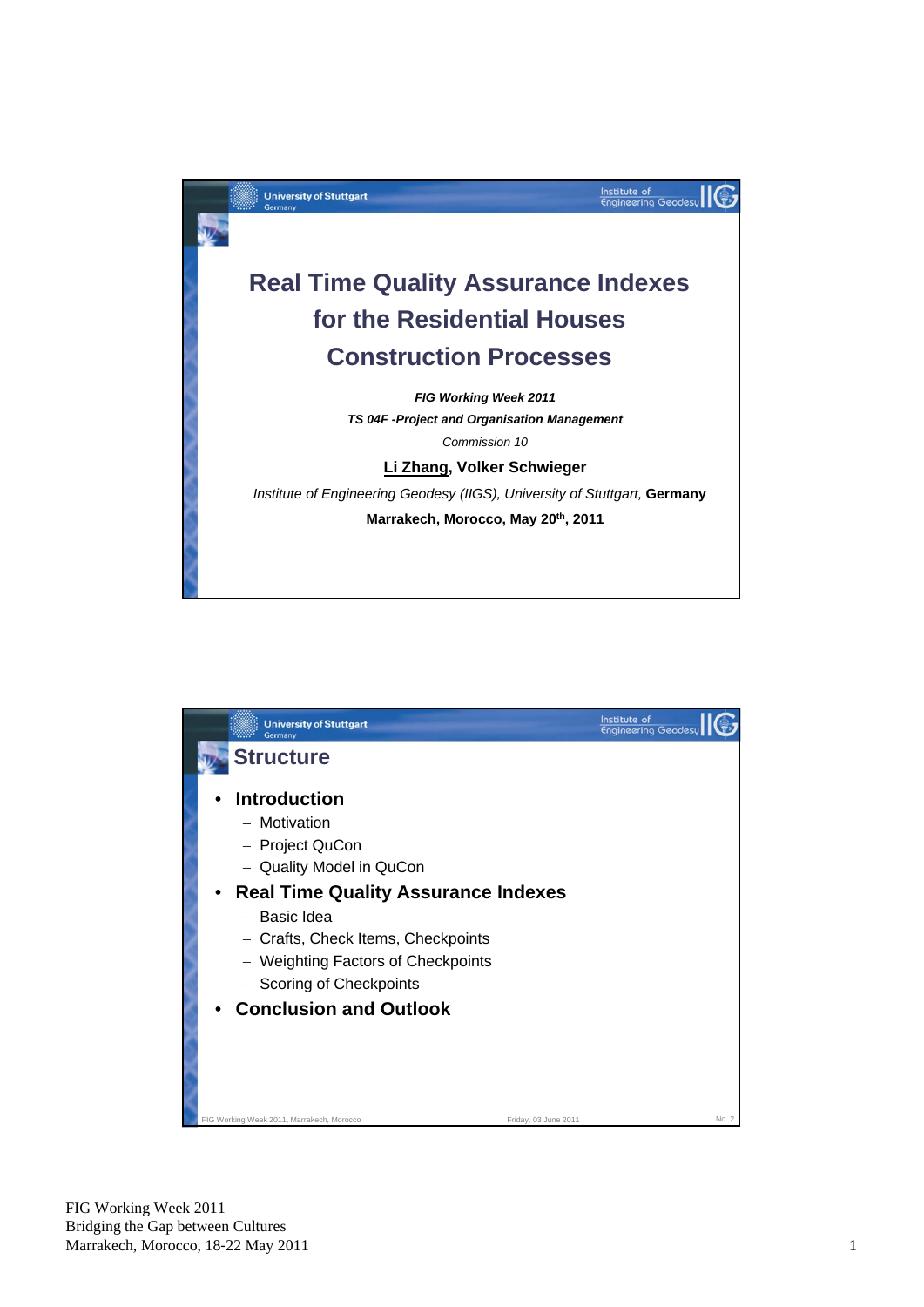

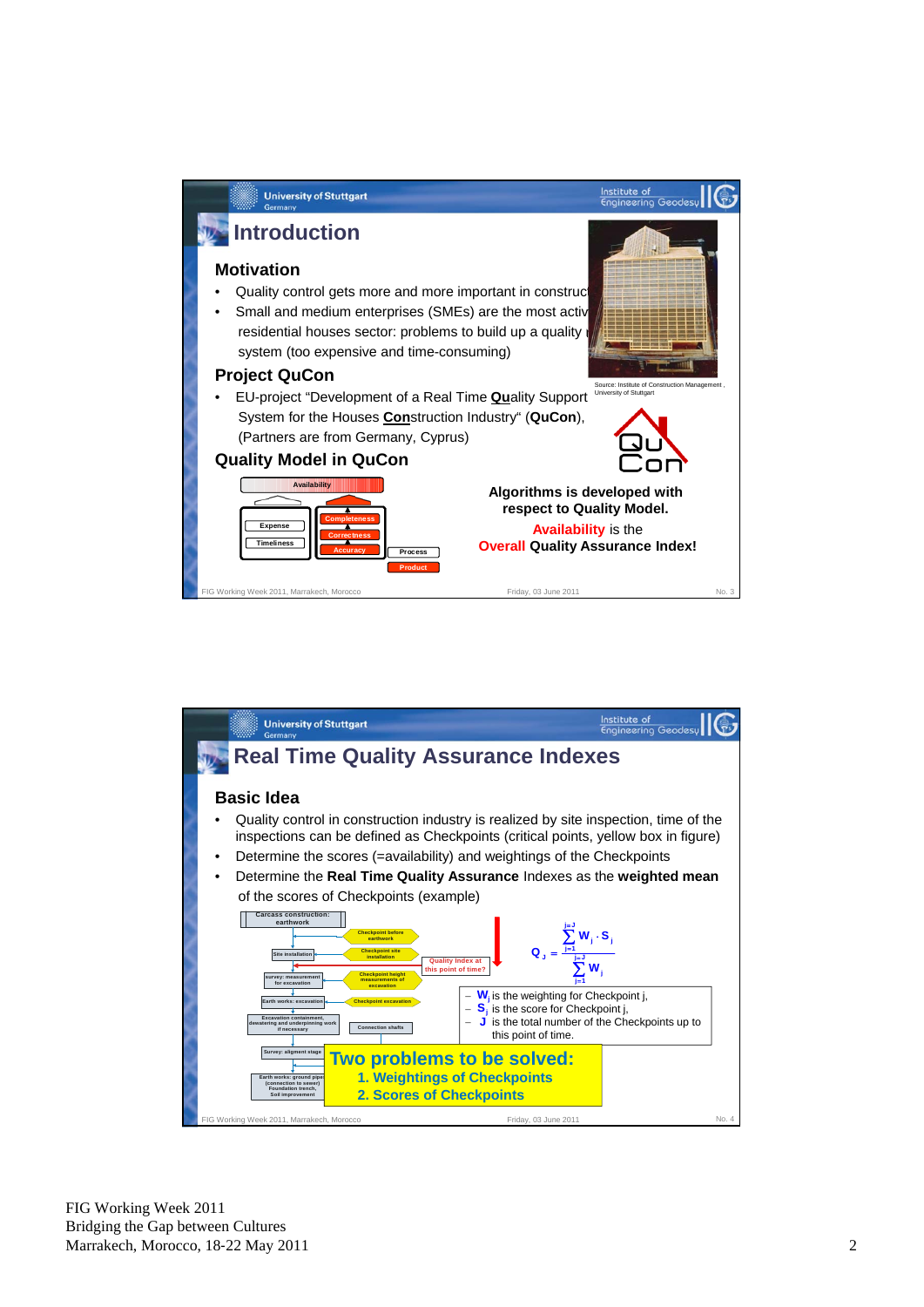

|                                                                                                                                              | Institute of<br><b>University of Stuttgart</b><br><b>Engineering Geodesu</b><br>Germany<br><b>Real Time Quality Assurance Indexes</b><br><b>Weighting of Checkpoints</b><br>Define the weightings of crafts (e.g. according to cost)<br>1.<br>Determine the weightings of check items<br>$\overline{2}$ .<br>Determine the weightings of Checkpoints<br>3. |                                           |                                    |                                 |                                     |  |  |  |  |
|----------------------------------------------------------------------------------------------------------------------------------------------|------------------------------------------------------------------------------------------------------------------------------------------------------------------------------------------------------------------------------------------------------------------------------------------------------------------------------------------------------------|-------------------------------------------|------------------------------------|---------------------------------|-------------------------------------|--|--|--|--|
|                                                                                                                                              | Crafts No.                                                                                                                                                                                                                                                                                                                                                 | Crafts                                    | <b>Crafts</b><br><b>Weightings</b> | Number of<br><b>Check Items</b> | <b>Check Items</b><br>Weightings[%] |  |  |  |  |
|                                                                                                                                              | 1                                                                                                                                                                                                                                                                                                                                                          | Farthwork                                 | 3.6                                | 6                               | 0.6                                 |  |  |  |  |
|                                                                                                                                              | $\mathbf{2}$                                                                                                                                                                                                                                                                                                                                               | <b>Structural Work</b>                    | 31.2                               | 63                              | 0.4952                              |  |  |  |  |
|                                                                                                                                              |                                                                                                                                                                                                                                                                                                                                                            |                                           |                                    |                                 |                                     |  |  |  |  |
|                                                                                                                                              | 6                                                                                                                                                                                                                                                                                                                                                          | <b>Electrical Work</b>                    | 3.8                                | 14                              | 0.2714                              |  |  |  |  |
|                                                                                                                                              | 7                                                                                                                                                                                                                                                                                                                                                          | <b>Heating and Sanitary Work</b>          | 12.9                               | 40                              | 0.3225                              |  |  |  |  |
|                                                                                                                                              |                                                                                                                                                                                                                                                                                                                                                            |                                           |                                    |                                 |                                     |  |  |  |  |
|                                                                                                                                              | 17                                                                                                                                                                                                                                                                                                                                                         | <b>Floor Covering</b>                     | 4.2                                | 6                               | 0.7000                              |  |  |  |  |
| $= 6.0.6\% + 4.0.4952\% = 5.58\%$<br>$\textbf{W}_{\text{checkpoint}}$ for exvacation<br>The 1. Problem: Weightings of Checkpoints is solved! |                                                                                                                                                                                                                                                                                                                                                            |                                           |                                    |                                 |                                     |  |  |  |  |
|                                                                                                                                              |                                                                                                                                                                                                                                                                                                                                                            | FIG Working Week 2011, Marrakech, Morocco |                                    | Friday, 03 June 2011            | No. 6                               |  |  |  |  |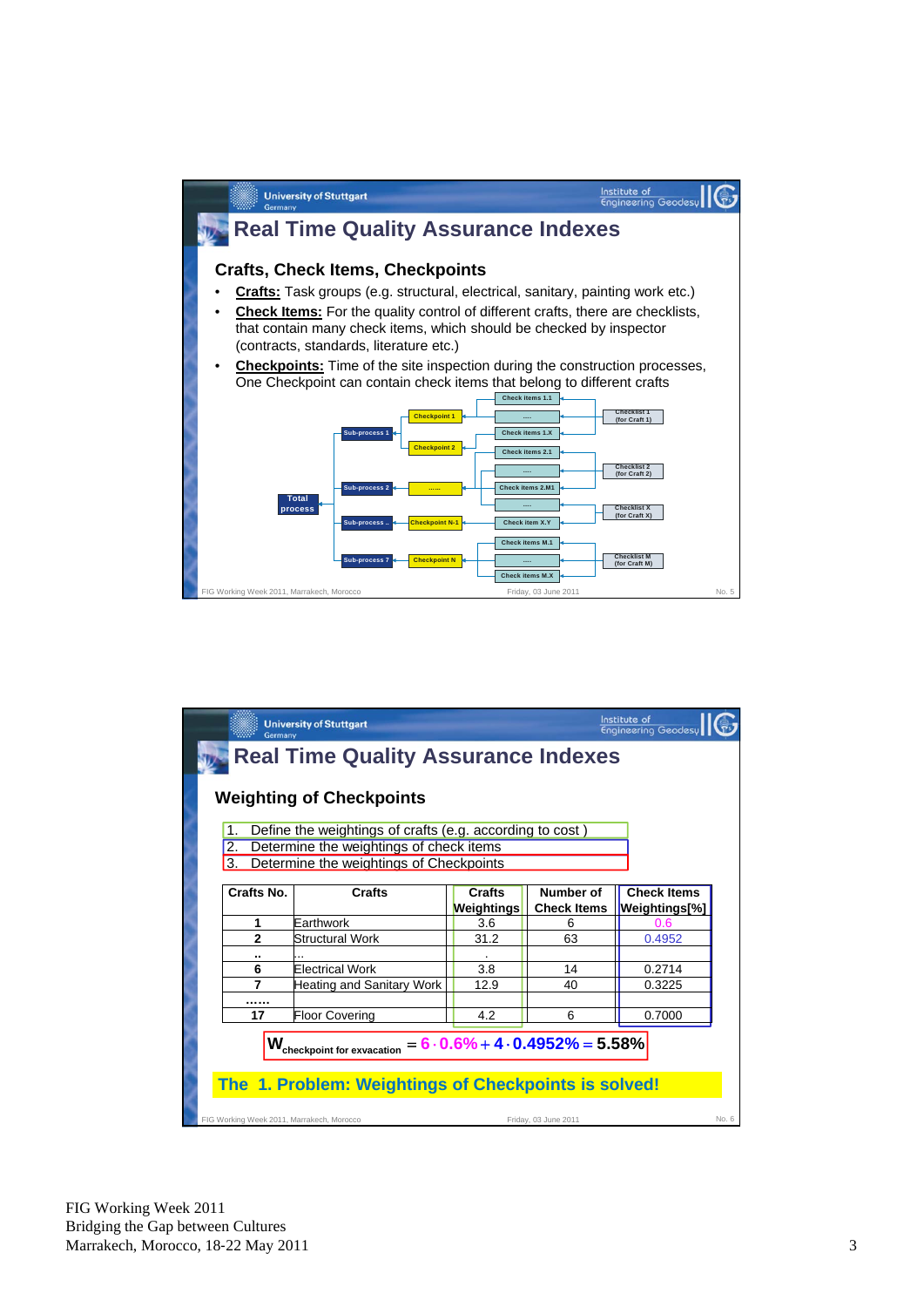

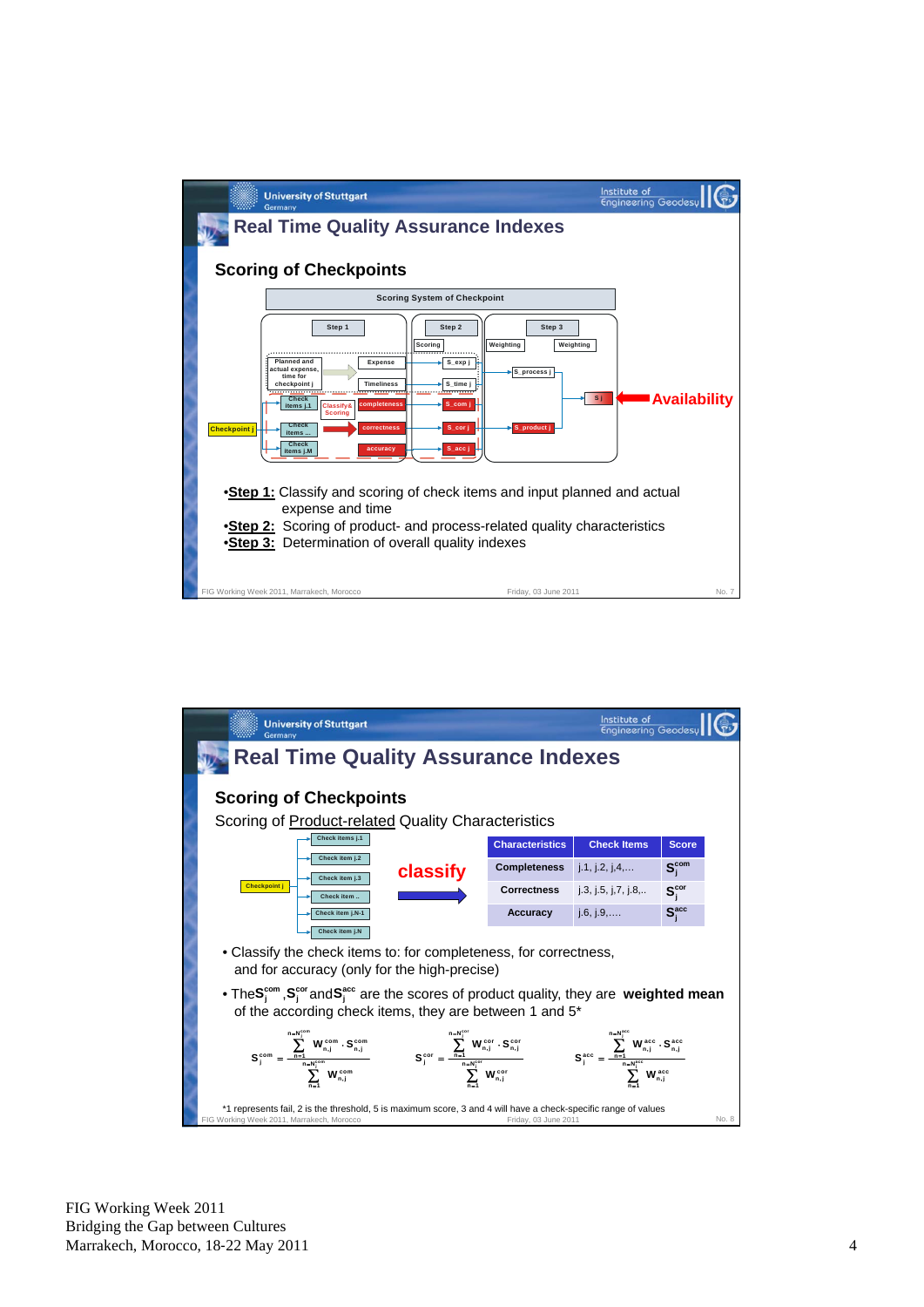

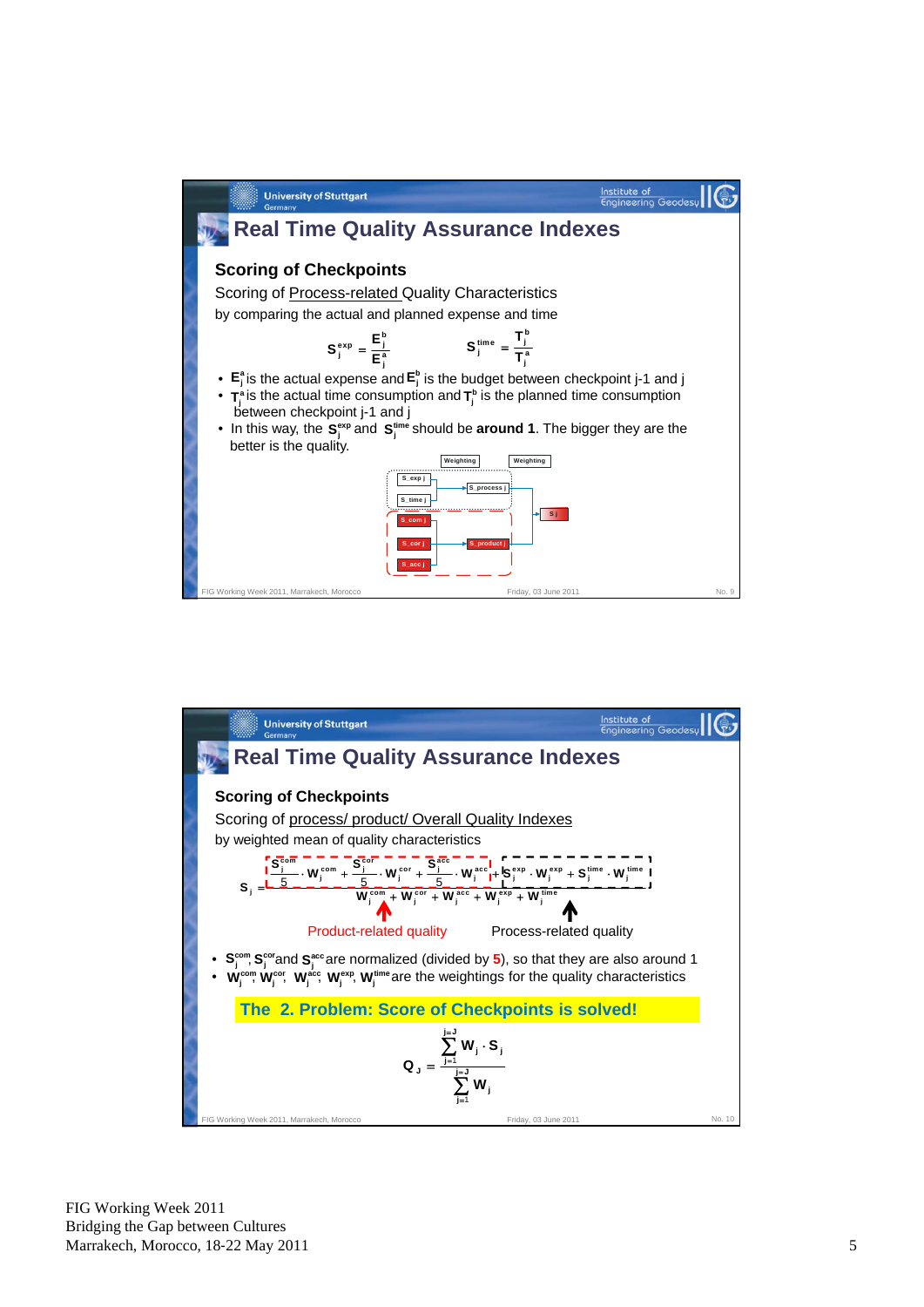

|                                                                                                                                                                       | <b>University of Stuttgart</b><br><b>German</b>                                                           | Institute of<br><b>Engineering Geodes</b> |        |  |  |  |  |  |
|-----------------------------------------------------------------------------------------------------------------------------------------------------------------------|-----------------------------------------------------------------------------------------------------------|-------------------------------------------|--------|--|--|--|--|--|
|                                                                                                                                                                       | <b>Conclusion and Outlook</b>                                                                             |                                           |        |  |  |  |  |  |
|                                                                                                                                                                       | An application-oriented Quality Model for the residential<br>houses is defined.                           |                                           |        |  |  |  |  |  |
|                                                                                                                                                                       | The algorithms of real time quality assurance indexes is<br>developed with respect to this Quality Model. |                                           |        |  |  |  |  |  |
|                                                                                                                                                                       | • The research results is implemented in a web-based software,<br>the prototype is ready-to-use.          |                                           |        |  |  |  |  |  |
|                                                                                                                                                                       | Checkpoints, check items, weighting system should be<br>upgraded by feedback from the end users.          |                                           |        |  |  |  |  |  |
| The developed QuCon scoring system is not restricted on<br>residential houses. (Application to other construction<br>processes: high-building, road construction etc. |                                                                                                           |                                           |        |  |  |  |  |  |
|                                                                                                                                                                       | FIG Working Week 2011, Marrakech, Morocco<br>Friday, 03 June 2011                                         |                                           | No. 12 |  |  |  |  |  |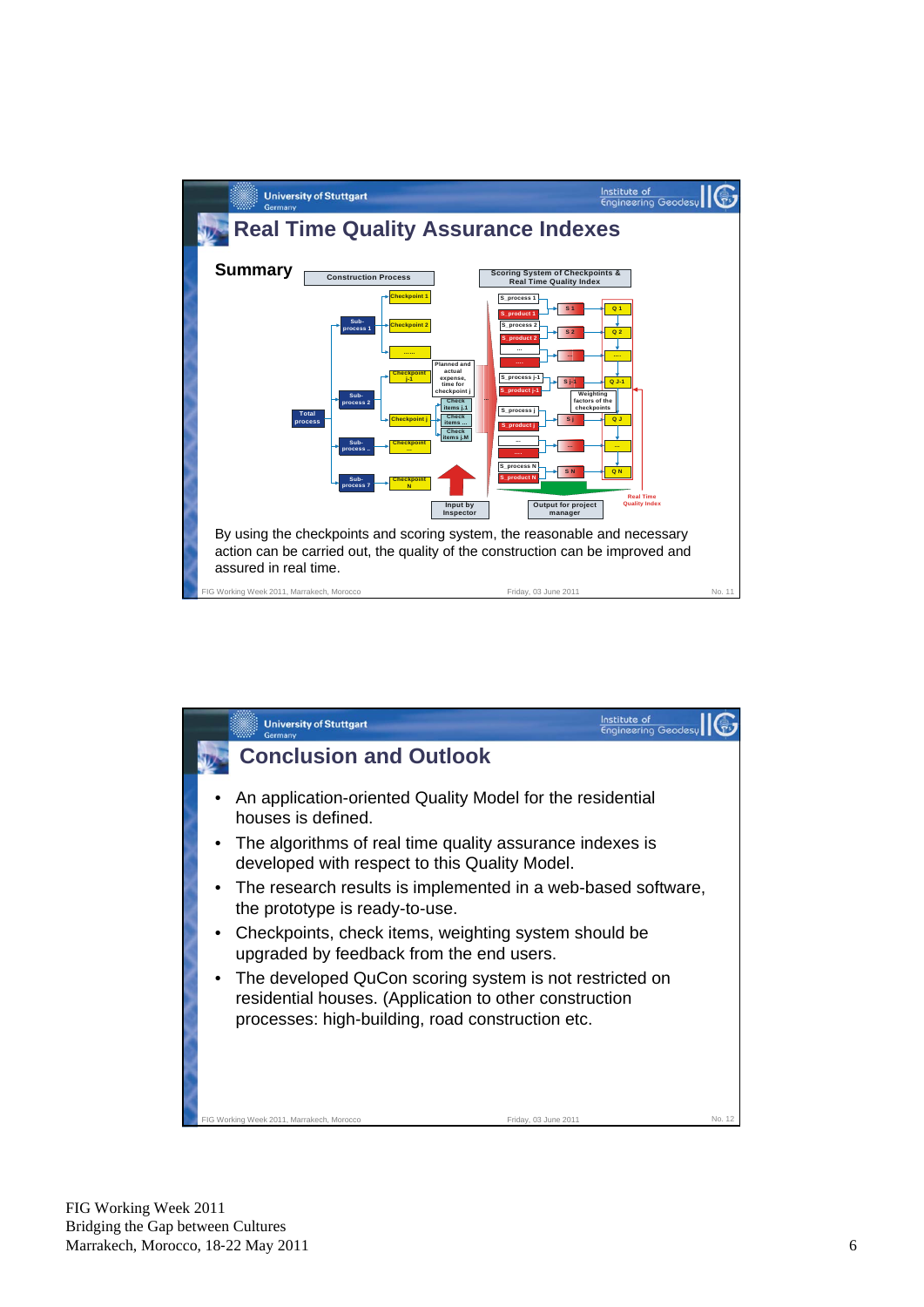